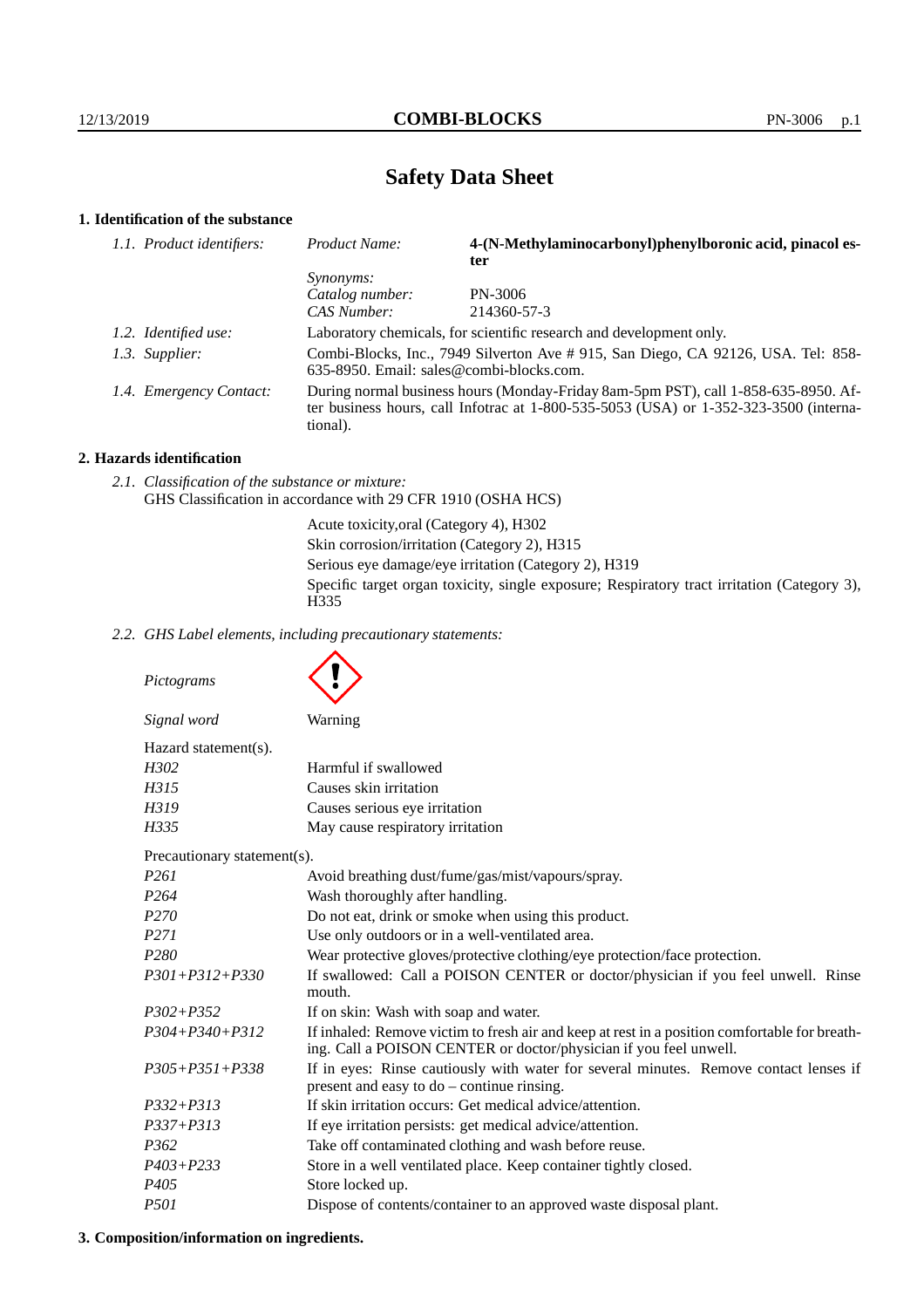## *3.1. Substances*

| <b>COMPONENT</b>                       |       | <b>CLASSIFICATION</b>  | <b>CONCENTRATION</b> |
|----------------------------------------|-------|------------------------|----------------------|
| 4-(N-Methylaminocarbonyl)phenylboronic | acid. | H302, H315, H319, H335 | 100                  |
| pinacol ester                          |       |                        |                      |

See Section 2 for full text of hazard statements.

## **4. First aid measures**

*4.1. Description of first aid measures.*

| General advice:          | Consult a physician. Show this safety data sheet to the doctor in attendance. Move out of<br>dangerous area.                                         |
|--------------------------|------------------------------------------------------------------------------------------------------------------------------------------------------|
| If inhaled:              | Remove victim to fresh air and keep at rest in a position comfortable for breathing. Call a<br>POISON CENTER or doctor/physician if you feel unwell. |
| In case of skin contact: | Wash with soap and water.                                                                                                                            |
| In case of eye contact:  | Rinse cautiously with water for several minutes. Remove contact lenses if present and<br>easy to $do$ – continue rinsing.                            |
| If swallowed:            | Call a POISON CENTER or doctor/physician if you feel unwell. Rinse mouth.                                                                            |
|                          | Most important symptoms and effects both acute and delayed.                                                                                          |

*4.2. Most important symptoms and effects, both acute and delayed:* See Section 2.2 and/or in Section 11.

*4.3. Indication of any immediate medical attention and special treatment needed:* No data.

## **5. Fire fighting measures**

- *5.1. Extinguishing media:* Use dry sand, dry chemical or alcohol-resistant foam for extinction.
- *5.2. Special hazards arising from the substance or mixture:* Carbon monoxide, nitrogen oxides.
- *5.3. Advice for firefighters:* Wear self-contained breathing apparatus for firefighting if necessary.
- *5.4. Further information:* No data available.

## **6. Accidental release measures**

- *6.1. Personal precautions, protective equipment and emergency procedures:* Ensure adequate ventilation. Use personal protective equipment.
- *6.2. Environmental precautions:* Should not be released into the environment. See Section 12 for additional ecological information.
- *6.3. Methods and materials for containment and cleaning up:* Sweep up or vacuum up spillage and collect in suitable container for disposal.
- *6.4. Reference to other sections:* Refer to protective measures listed in Sections 8 and 13.

## **7. Handling and storage**

- *7.1. Precautions for safe handling:* Avoid contact with skin and eyes. Avoid inhalation of vapour or mist. Keep away from sources of ignition - No smoking. Take measures to prevent the build up of electrostatic charge. For precautions see section 2.2.
- *7.2. Conditions for safe storage, including any incompatibilities:* Store refrigerated. Keep container tightly closed in a dry and well-ventilated place. Containers which are opened must be carefully resealed and kept upright to prevent leakage.
- *7.3. Specific end use(s):* Laboratory chemicals, for scientific research and development only.

#### **8. Exposure Controls / Personal protection**

*8.1. Control parameters:*

*Components with workplace control parameters:* Contains no substances with occupational exposure limit values. *8.2. Exposure controls:*

*Appropriate engineering controls:* Ensure that eyewash stations and safety showers are close to the workstation location. Ensure adequate ventilation, especially in confined areas. Use only under a chemical fume hood.

*Personal protective equipment:*

Eye/face protection: Wear appropriate protective eyeglasses or chemical safety goggles as described by OSHA's eye and face protection regulations in 29 CFR 1910.133 or European Standard EN166.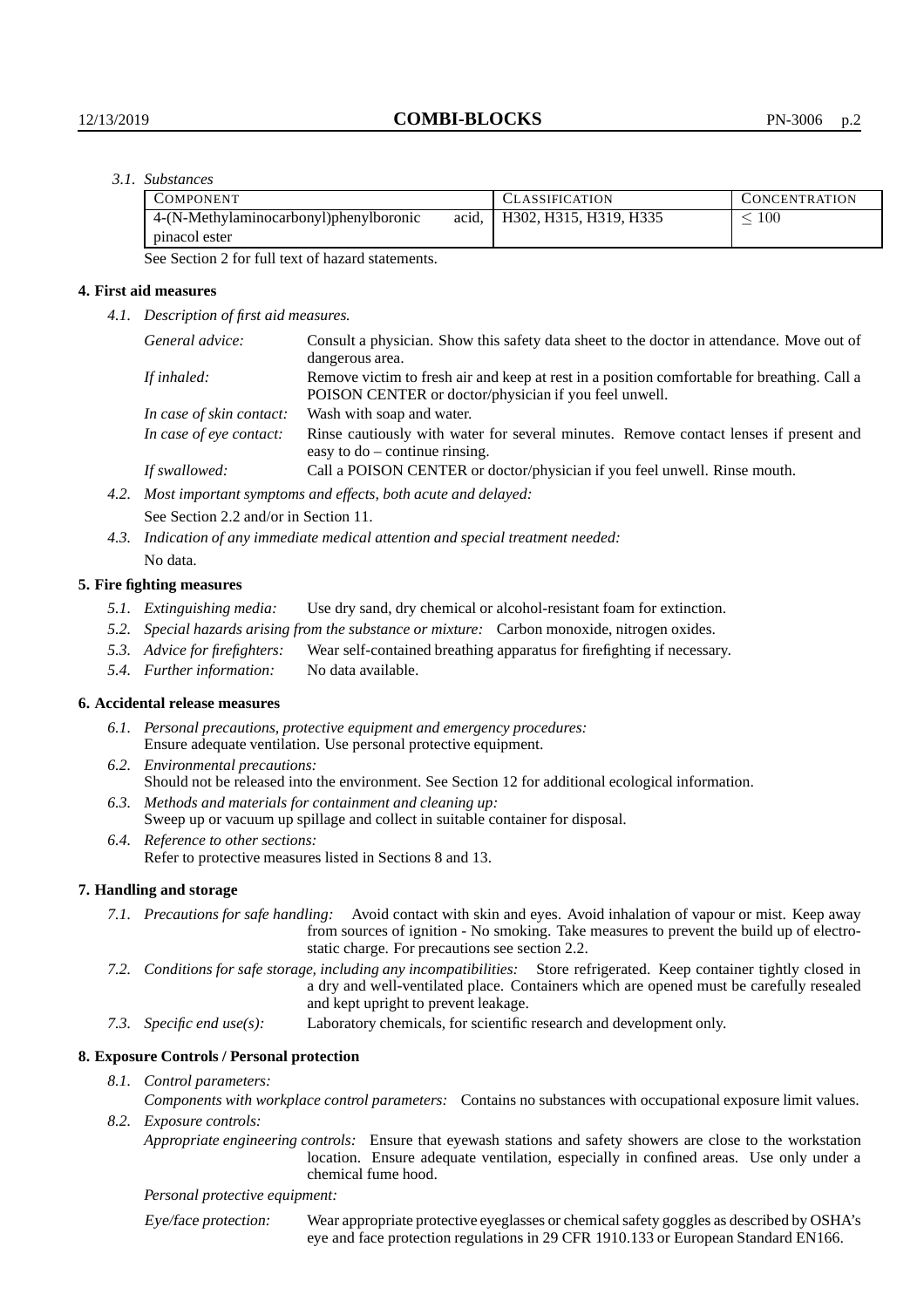| Skin protection:        | Handle with gloves. Gloves must be inspected prior to use. Use proper glove removal                                                                  |  |  |
|-------------------------|------------------------------------------------------------------------------------------------------------------------------------------------------|--|--|
|                         | technique (without touching glove's outer surface) to avoid skin contact with this product.                                                          |  |  |
|                         | Dispose of contaminated gloves after use in accordance with applicable laws and good                                                                 |  |  |
|                         | laboratory practices. Wash and dry hands                                                                                                             |  |  |
| <b>Body Protection:</b> | Complete suit protecting against chemicals, Flame retardant antistatic protective clothing.                                                          |  |  |
|                         | The type of protective equipment must be selected according to the concentration and<br>amount of the dangerous substance at the specific workplace. |  |  |
| Respiratory protection: | No protective equipment is needed under normal use conditions.                                                                                       |  |  |
|                         | Control of environmental exposure: Prevent further leakage or spillage if safe to do so. Do not let product enter<br>drains.                         |  |  |

## **9. Physical and chemical properties**

*9.1. Information on basic physical and chemical properties*

| (a)                        | Appearance:                                   | Solid          |
|----------------------------|-----------------------------------------------|----------------|
| (b)                        | Odour:                                        | No data        |
| (c)                        | Odour Threshold:                              | No data        |
| (d)                        | pH:                                           | No data        |
| (e)                        | Melting point/freezing point:                 | $160 - 170$ °C |
| (f)                        | Initial boiling point and boiling range:      | No data        |
| (g)                        | Flash point:                                  | No data        |
| (h)                        | Evaporatoin rate:                             | No data        |
| (i)                        | Flammability (solid, gas):                    | No data        |
| (j)                        | Upper/lower flammability or explosive limits: | No data        |
| $\left( k\right)$          | Vapour pressure:                              | No data        |
| $\left( \mathrm{l}\right)$ | Vapour density:                               | No data        |
| (m)                        | Relative density:                             | No data        |
| (n)                        | Water solubility:                             | No data        |
| $\circ$                    | Partition coefficient: n-octanol/water:       | No data        |
| (p)                        | Auto-ignition:                                | No data        |
| (q)                        | Decomposition temperature:                    | No data        |
| (r)                        | Viscosity:                                    | No data        |
| (s)                        | Explosive properties:                         | No data        |
| (t)                        | Oxidizing properties:                         | No data        |
|                            |                                               |                |

*9.2. Other safety information:*

| Formula          | $C_{14}H_{20}BNO_3$ |
|------------------|---------------------|
| Molecular weight | 261.1               |
| CAS Number       | 214360-57-3         |

## **10. Stability and reactivity**

|  | 10.1. Reactivity | No data |
|--|------------------|---------|
|--|------------------|---------|

- *10.2. Chemical stability* Stable under recommended storage conditions.
- *10.3. Possibility of hazardous reactions* No data
- *10.4. Conditions to avoid*
- *10.5. Incompatible material* No data.
- *10.6. Hazardous decomposition products:*

Hazardous decomposition products formed under fire conditions: Carbon monoxide, nitrogen oxides. Other decomposition products: No data In the event of fire: See Section 5.

## **11. Toxicological information**

*11.1 Information on toxicological effects*

| Acute toxicity:            | Harmful if swallowed.          |
|----------------------------|--------------------------------|
| Skin irritation/corrosion: | No data available.             |
| Eye damage/irritation:     | Causes serious eye irritation. |